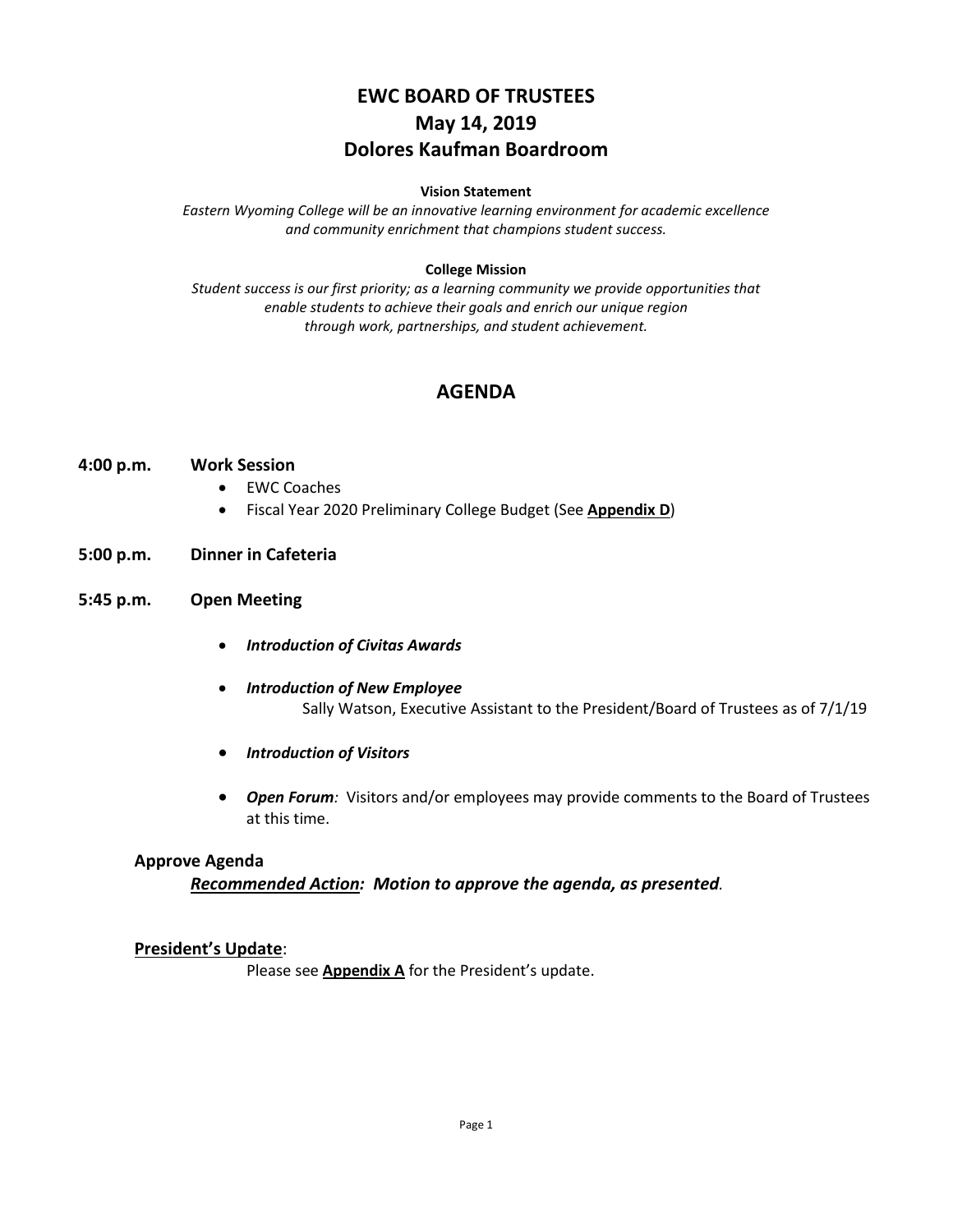### **Approve Consent Agenda** – **Appendix B**

*Trustees, please contact Dr. Travers with any questions prior to the board meeting.*

- **Approve Minutes**: *Please see Appendix B1 for the minutes from the April 9, 2019 meeting and executive session and the minutes of the April 30, 2019 special meeting. Prepared by Holly Branham, Executive Assistant to the President/Board of Trustees*
- **Approve Certification of Uncollectible Debts:** *Please see Appendix B5 for details relating to the annual Certification of Uncollectible Debts report. The information contained within this report is in accordance with Wyoming State Statute (16-4-502), as well as Wyoming Community College Commission Policy. Prepared by Ms. Karen Parriott, Business Office Director*
- **Approve Request for June Public Hearing on Final Budget for FY 2019***: Pursuant to W.S. 16-4-112, a public hearing will be held June 28, 2019 on EWC's main campus in the Dolores Kaufman Boardroom, Room 274, of the Eastern Wyoming College Tebbet Classroom Building, for the purpose of soliciting public comments on proposed transfers of unexpended and unencumbered appropriations within the Current, Endowment, and Plant Funds for the fiscal year ending June 30, 2019.*

*Prepared by Mr. Kwin Wilkes, Vice President for Administrative Services*

• **Approve Request to Schedule Public Hearing for Renewal of the Optional Mill Levy for FY 2020 and FY 2021***: This mill levy, renewable every two years, is essential to continuing college operations and is being recommended within the FY-2020 preliminary budget. The request is to support the mill levy and permit a public hearing on the matter.*

*Prepared by Mr. Kwin Wilkes, Vice President for Administrative Services*

• **Approve Calendars for Academic Year 2021-2022**: *The 2021-2022 calendars are ready for approval by the Board of Trustees. Please see Appendix B8.*

*Submitted by Ms. Heidi Edmunds, Vice President for Academic Services*

### *Recommended Action: Motion to approve the consent agenda, as presented.*

### **Action Items**

#### **Approve Financial Report**

Please see **Appendix C** for the written financial report.

*Prepared by Mr. Kwin Wilkes, Vice President for Administrative Services*

#### *Recommended Action: Motion to approve the financial report, as presented.*

### **Approve the Fiscal Year 2020 Preliminary College Budget**

Please see **Appendix D** for the proposed Preliminary College Budget for FY20. *Prepared by Mr. Kwin Wilkes, Vice President for Administrative Services*

### *Recommended Action: Motion to approve the fiscal year 2020 Preliminary College Budget, as presented*.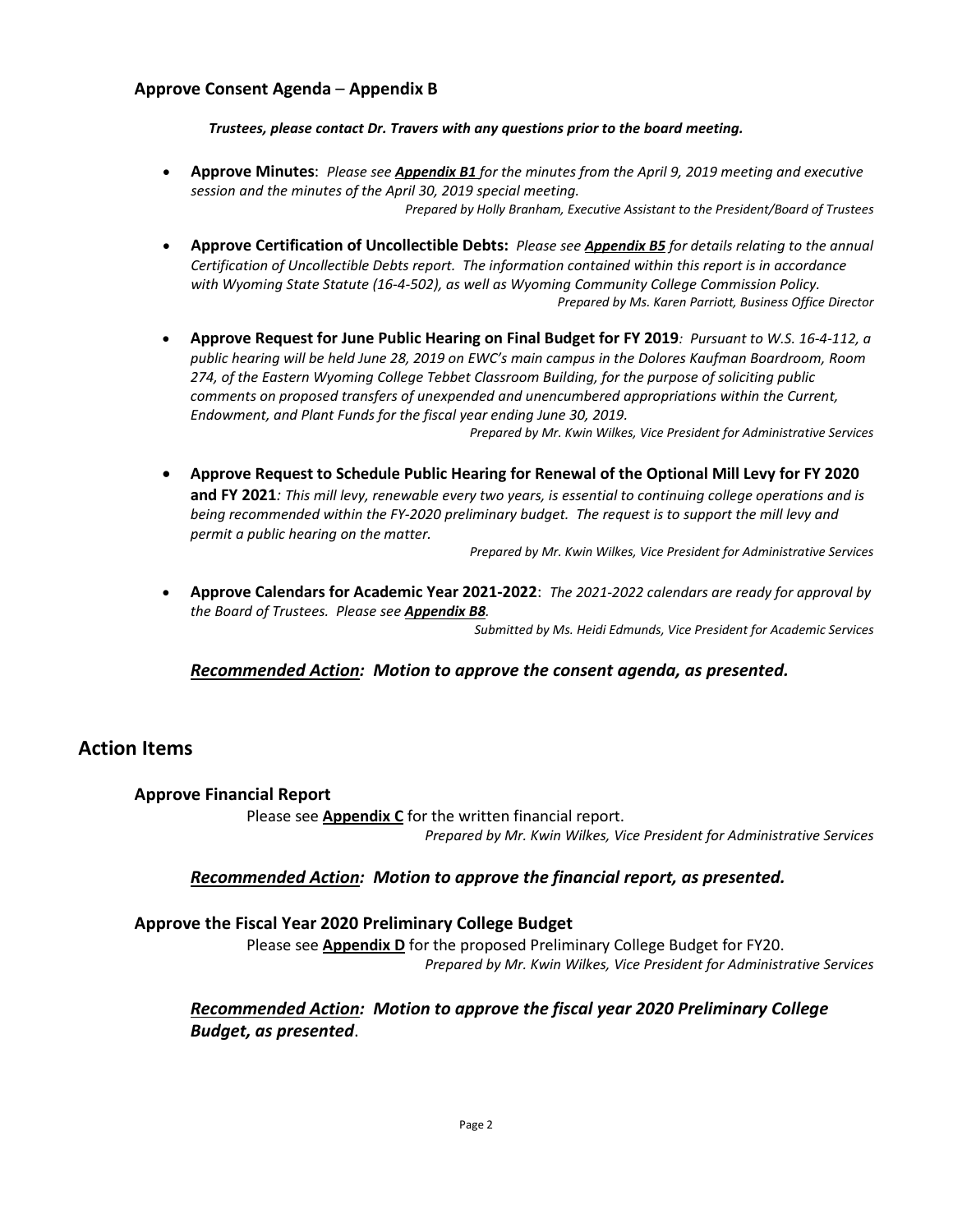### **Approve Selection of Low Bidder for Vet Tech Labs Renovation Project**

A recommendation will be hand-carried to the meeting.

### *Recommended Action: Motion to approve selection of the low bidder for the Vet Tech Labs Renovation project, as presented.*

### **Approve Appointment of David Currie to Position of Torrington Nursing Instructor**

The selection committee recommends, and Dr. Travers concurs, offering the Torrington Nursing Instructor position to Mr. David Currie. Mr. Currie served as an adjunct instructor for the EWC Douglas nursing program during the 2016-2017 academic year. He received his Bachelor of Science in Nursing in 2013 and his Master of Nursing Science in 2015 from Grand Canyon University. Mr. Currie is currently the lead instructor at Charter College in Anchorage, Alaska. *Prepared by Holly Branham, Executive Assistant to the President/Board of Trustees*

*Recommended Action: Motion to approve the appointment of David Currie to the position of Torrington Nursing Instructor, as presented.*

### **Information Items**

### **Construction Projects and Major Maintenance Update**:

Please see **Appendix E** for current construction projects and major maintenance projects. *Prepared by Mr. Kwin Wilkes, Vice President for Administrative Services and Mr. Keith Jarvis, Director of Physical Plant*

#### **Douglas Campus Update**:

Please see **Appendix F** for the Douglas Campus update. *Prepared by Ms. Margaret Farley, Associate Vice President for Academic Services*

#### **Faculty Senate Update**:

Faculty Senate would like to announce that professorship titles passed the final vote in the Leadership Team, and that the proposed tenure process is out for comment to the college. We had a phenomenal response to the recent workload and overload calculations survey, and we will resume work on the topic in the fall. Thank you for your support throughout the past academic year, and for the opportunity to have regular and meaningful representation to the board.

*Prepared by Kelly Strampe, Faculty Senate President*

#### **Human Resources Update**:

Please see **Appendix G** for the HR update.

*Prepared by Human Resources Office*

### **Institutional Development Update**:

Please see **Appendix H** for the Institutional Development update.

*Prepared by Mr. John Hansen, Director of Institutional Development*

### **Staff Alliance Update**:

Please see **Appendix I** for the Staff Alliance update.

*Prepared by Ms. Sue Schmidt, Staff Alliance Chair*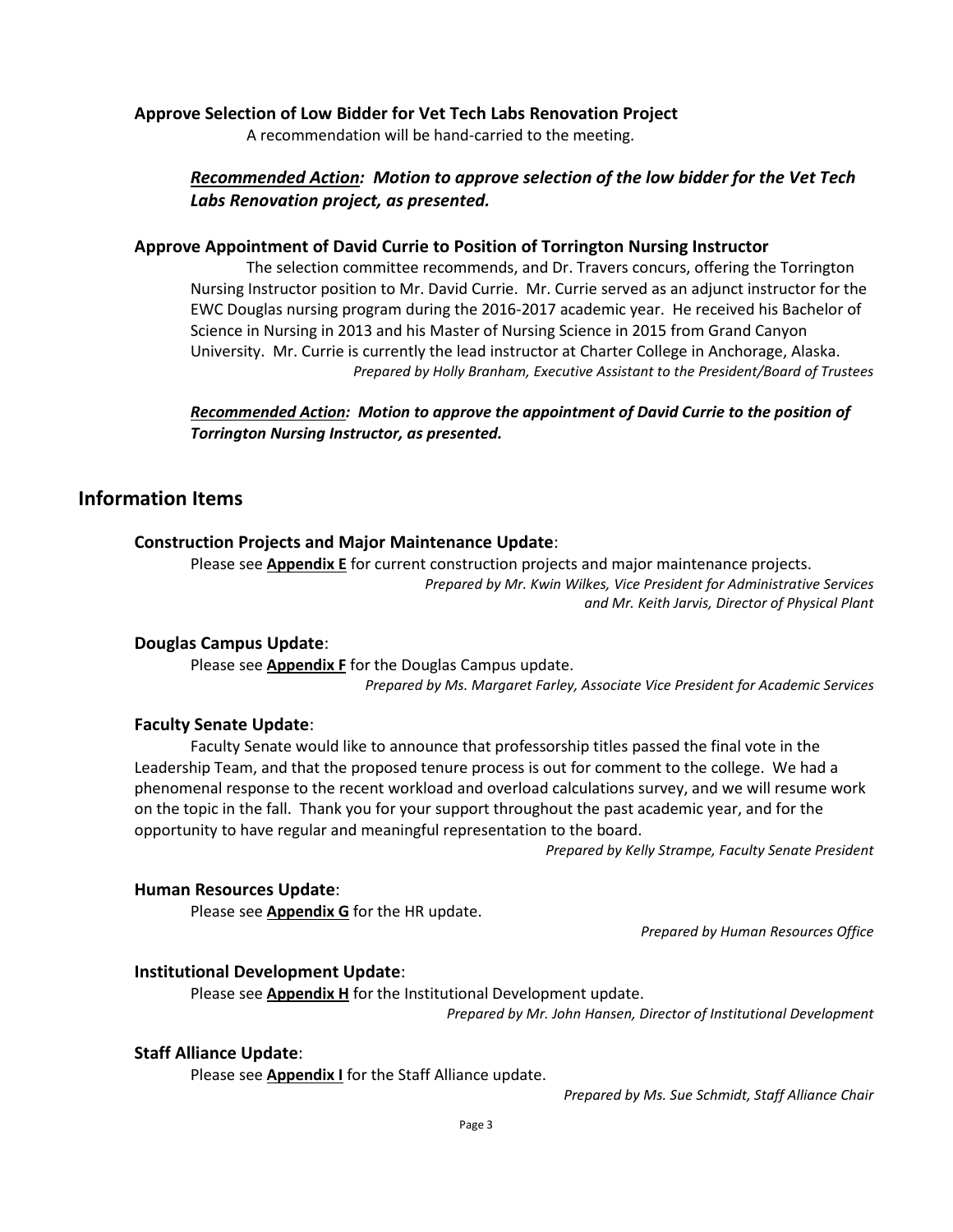### **Student Services Update:**

Please see **Appendix J** for the Students Services update.

*Prepared by Mr. Roger Humphrey, Vice President for Student Services*

### **Academic Services Update:**

Please see **Appendix K** for the Academic Services update.

*Prepared by Ms. Heidi Edmunds, Vice President for Academic Services*

### **College Relations Update**:

Please see **Appendix L** for the College Relations update.

*Prepared by Ms. Tami Afdahl, Director of College Relations*

### **Trustee Topics**

• WACCT Meeting Update

**Adjournment**